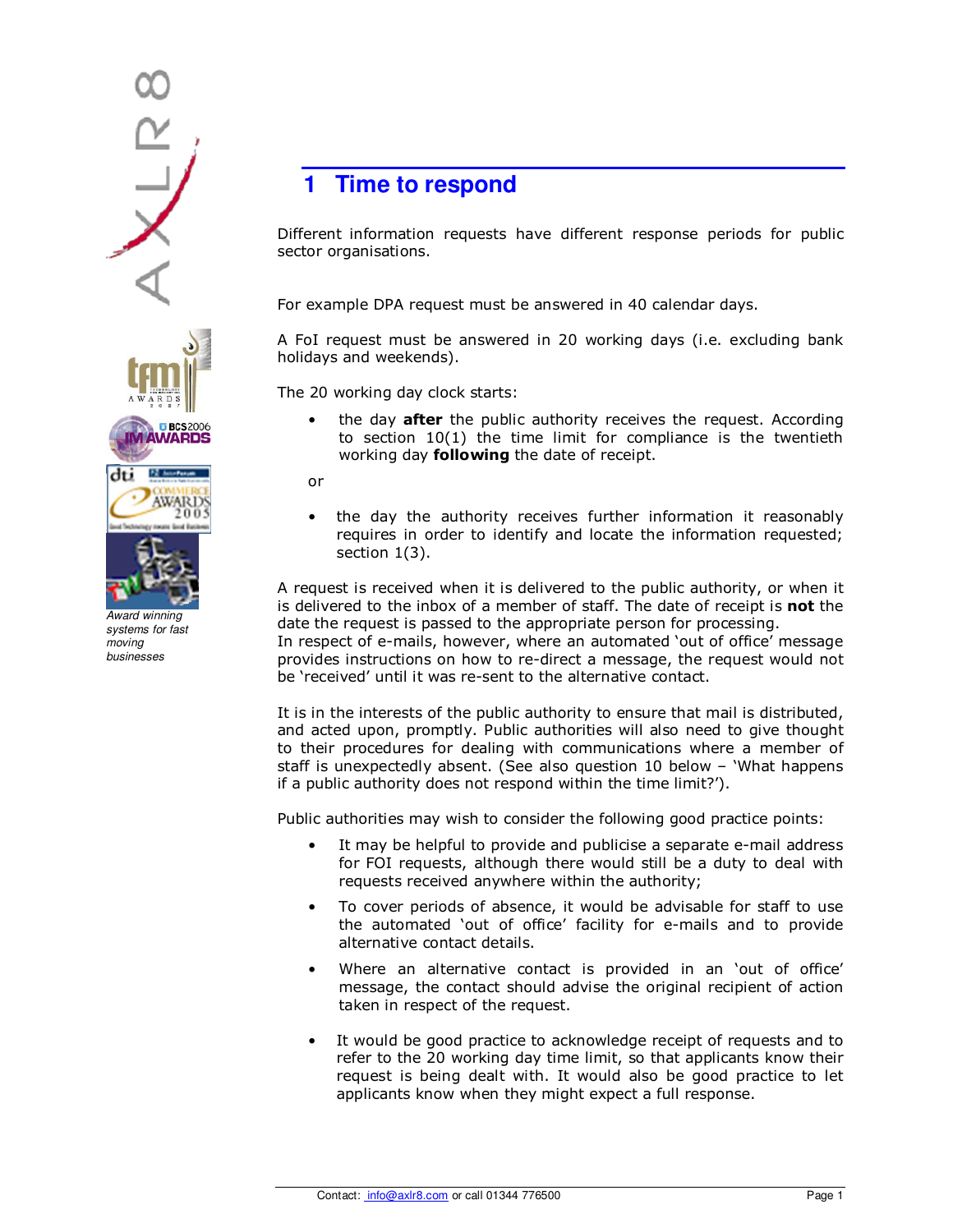

Award winning systems for fast moving businesses

Under section 1(3) of the Act, "where a public authority –

- (a) reasonably requires further information in order to identify and locate the information requested, and
- (b) has informed the applicant of that requirement"

the authority is not required to comply with the request until that further information is provided.

Whilst the applicant may have made an FOI request under the terms of the Act, by describing the information he/she seeks, the 20 working day time limit would not start until the authority had sufficient information to enable it to deal with that request.

As can be see from the screen shot below, the system "knows" that a CAFCAS request has 5 days to run once it is logged.

| <b>TE CouncilHotlines</b><br>Toyyn Hell, Mulberry Place<br><b>TOWER HAMLETS</b><br>5 Cleve Crescent<br>London, F14 2RG<br>Information Request Details - Information Request 1019 for Rick Marengo (testing).<br><b>Notes</b><br>Taken By: Administrator<br>Ÿ<br>Date Raised: 11/04/2008<br>Owner: Fraser Marshall<br>$\checkmark$<br>Date Due: 18/04/2008<br>Countdown (Running): 5<br><b>Description:</b> $is 2+2=5$ ?<br><b>Details:</b><br><b>Resolution:</b><br><b>Request Medium: letter</b><br><b>Request Type: CAFCAS request</b><br><b>Exemptions: None</b><br>Status: Logged<br><b>Passed Date:</b><br>Date Closed:<br>(s:1019)<br><b>Transfer Information Request to another Contact</b><br>Activity List Attach New File Attached Files Save Cancel | C Information Request Details - Windows Internet Explorer<br>e http://www.axir8demo.co.uk/thtest1/tracker/supDetails.asp?actionKev=sup1019 |  |  |
|----------------------------------------------------------------------------------------------------------------------------------------------------------------------------------------------------------------------------------------------------------------------------------------------------------------------------------------------------------------------------------------------------------------------------------------------------------------------------------------------------------------------------------------------------------------------------------------------------------------------------------------------------------------------------------------------------------------------------------------------------------------|--------------------------------------------------------------------------------------------------------------------------------------------|--|--|
|                                                                                                                                                                                                                                                                                                                                                                                                                                                                                                                                                                                                                                                                                                                                                                |                                                                                                                                            |  |  |
|                                                                                                                                                                                                                                                                                                                                                                                                                                                                                                                                                                                                                                                                                                                                                                |                                                                                                                                            |  |  |
|                                                                                                                                                                                                                                                                                                                                                                                                                                                                                                                                                                                                                                                                                                                                                                |                                                                                                                                            |  |  |
|                                                                                                                                                                                                                                                                                                                                                                                                                                                                                                                                                                                                                                                                                                                                                                |                                                                                                                                            |  |  |
|                                                                                                                                                                                                                                                                                                                                                                                                                                                                                                                                                                                                                                                                                                                                                                |                                                                                                                                            |  |  |
|                                                                                                                                                                                                                                                                                                                                                                                                                                                                                                                                                                                                                                                                                                                                                                |                                                                                                                                            |  |  |
|                                                                                                                                                                                                                                                                                                                                                                                                                                                                                                                                                                                                                                                                                                                                                                |                                                                                                                                            |  |  |
|                                                                                                                                                                                                                                                                                                                                                                                                                                                                                                                                                                                                                                                                                                                                                                |                                                                                                                                            |  |  |
|                                                                                                                                                                                                                                                                                                                                                                                                                                                                                                                                                                                                                                                                                                                                                                |                                                                                                                                            |  |  |
|                                                                                                                                                                                                                                                                                                                                                                                                                                                                                                                                                                                                                                                                                                                                                                |                                                                                                                                            |  |  |
| Web Fasttrack system by                                                                                                                                                                                                                                                                                                                                                                                                                                                                                                                                                                                                                                                                                                                                        |                                                                                                                                            |  |  |

The bank holidays will be ready loaded into your system and you can also update them if you need new ones.

It has the 4 set response periods for a standard implementation:

- FOI 20 working days (excludes weekends and bank holidays)
- EIR same as FOI
- CAFCAS same as FOI except it's 5 days
- DPA 40 days (no exclusions just 40 calendar days).

Please let us know if you want more.